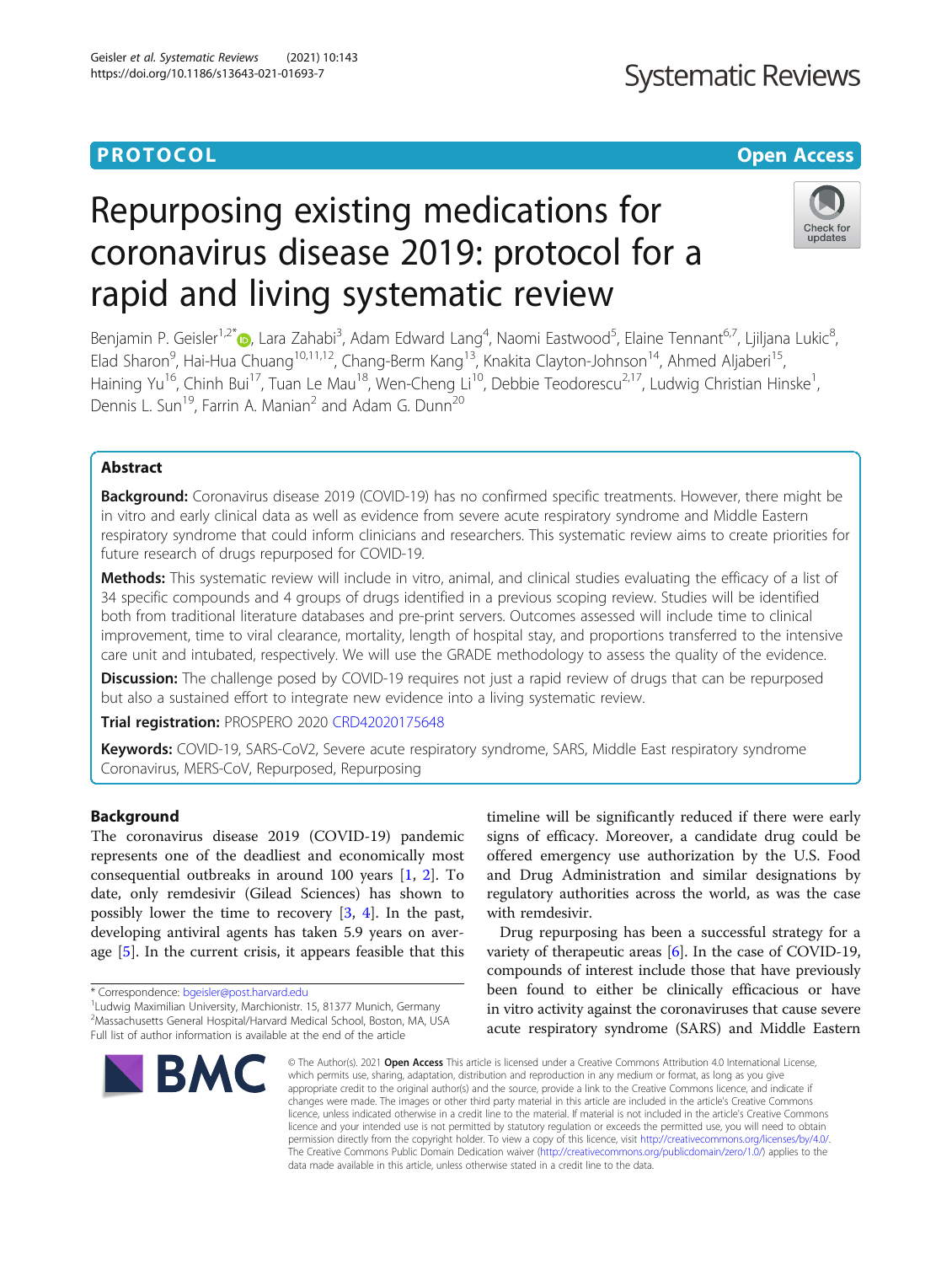respiratory syndrome (MERS), which share significant structural similarities with SARS-CoV-2, the virus that causes COVID-19 [\[7](#page-4-0), [8](#page-4-0)]. However, the existing clinical and preclinical research studying these viruses as a whole has never been systematically reviewed. Information on drugs potentially active against COVID-19 is expected to change rapidly as the results of ongoing and future studies become available. It is crucial that both researchers and health care providers are able to access the optimum and most up-to-date information to inform future or ongoing studies and provide clinical care.

The objectives for the current protocol are (1) to systematically review which existing medications have shown to be potentially effective against SARS or MERS and could therefore be potentially repurposed; (2) to present the early evidence that supports testing readily available drugs against SARS-CoV-2; (3) to provide the best available level of evidence for the efficacy of each individual candidate drug; and (4) to report harmful effects associated with use of these drugs.

#### Methods/design

This protocol specifies the conduct and reporting of a systematic review in compliance with the Preferred Reporting Items for Systematic Review and Meta-Analysis Protocols 2015 statement (PRISMA-P) [[9](#page-4-0)]. The protocol has been registered with the International Prospective Register of Systematic Reviews (PROSPERO) and assigned the identifier CRD42020175648. This is intended as a living systematic review that will be continuously updated via semi-automated approaches, and updates will be published intermittently based on triggers that include substantial changes to the evidence base for any included intervention.

### Data sources

Bibliographical databases for literature search include Medline (via PubMed), Embase, the International Clinical Trials Registry Platform (ICTRP), ClinicalTrials.gov (for nonrandomised studies and trials with summary results), as well as the following preprint servers: MedRxiv, BioRxiv, chemRxiv, Preprints.org, and the Chinese-language server ChinaXiv. Our search strategy combines terms for COVID-19, SARS, MERS, and their causative agents with drug names, based on the following eligibility criteria (see Additional file [2](#page-3-0): Appendix).

### Eligibility criteria

All clinical, in vitro, and animal studies that test interventions used to treat diseases associated with SARS-CoV-2, SARS-CoV, or MERS-CoV are eligible for inclusion in the systematic review.

#### Study design

Single-arm and controlled studies with or without randomisation as well as open-label or blinded designs will be included. Future clinical studies should be focused on agents that were found to be promising in in vitro or in animal studies, and these should be included here as we are aiming to identify potentially effective treatments.

#### Interventions

The interventions we studied were derived from a scoping review by the World Health Organisation (WHO) [\[10](#page-4-0)]. They encompass both single-agent and combination regimens with one or more of the following agents: atazanavir, azithromycin, baloxavir marboxil, baricitinib, bevacizumab, chloroquine, colchicine, darunavir/ cobicistat, emtricitabine/tenofovir, enisamium iodide, favipiravir (T-705), fingolimod, ganciclovir, hydroxychloroquine, indinavir, lopinavir/ritonavir, mycophenolic acid/ mofetil, nelfinavir, niclosamide, nitazoxanide, nitric oxide, novaferon, oseltamivir, pirfenidone, quercetin, remdesivir (GS-5734), ribavirin, ruxolitinib, sirolimus, sofosbuvir, tocilizumab, thymosin alpha-1, triazavirin, and umifenovir. We have additionally included glucocorticosteroids (with or without mineralocorticoids), interferons, statins, and convalescent serum or plasma.

# Comparators, participants, follow-up periods, and languages

For clinical studies, eligible studies include patients with mild-to-moderate or severe disease in both outpatient and inpatient settings, with the latter including intensive care unit (ICU) and non-ICU patients. For clinical studies to be included, participants must not just have symptoms compatible with COVID-19 but either laboratory confirmation of infection of respective viruses—severe acute respiratory syndrome coronavirus 2 (SARS-CoV-2), severe acute respiratory syndrome coronavirus (SARS-CoV), or Middle Eastern Respiratory Syndrome Coronavirus (MERS-CoV)—or be presumed to be infected on clinical grounds after careful deliberation. No restrictions on minimum follow-up periods or language of the articles are included. Our team includes native speakers of various languages, and additional translator services will be used as needed.

Animal and in vitro studies are eligible for inclusion if they seek to provide evidence on the potential human use of the interventions for the conditions described above. These studies will be summarised separately from the clinical studies in a summary of findings table and visualised together with clinical studies illustrate the current pipeline of evidence for early investigations into new treatments.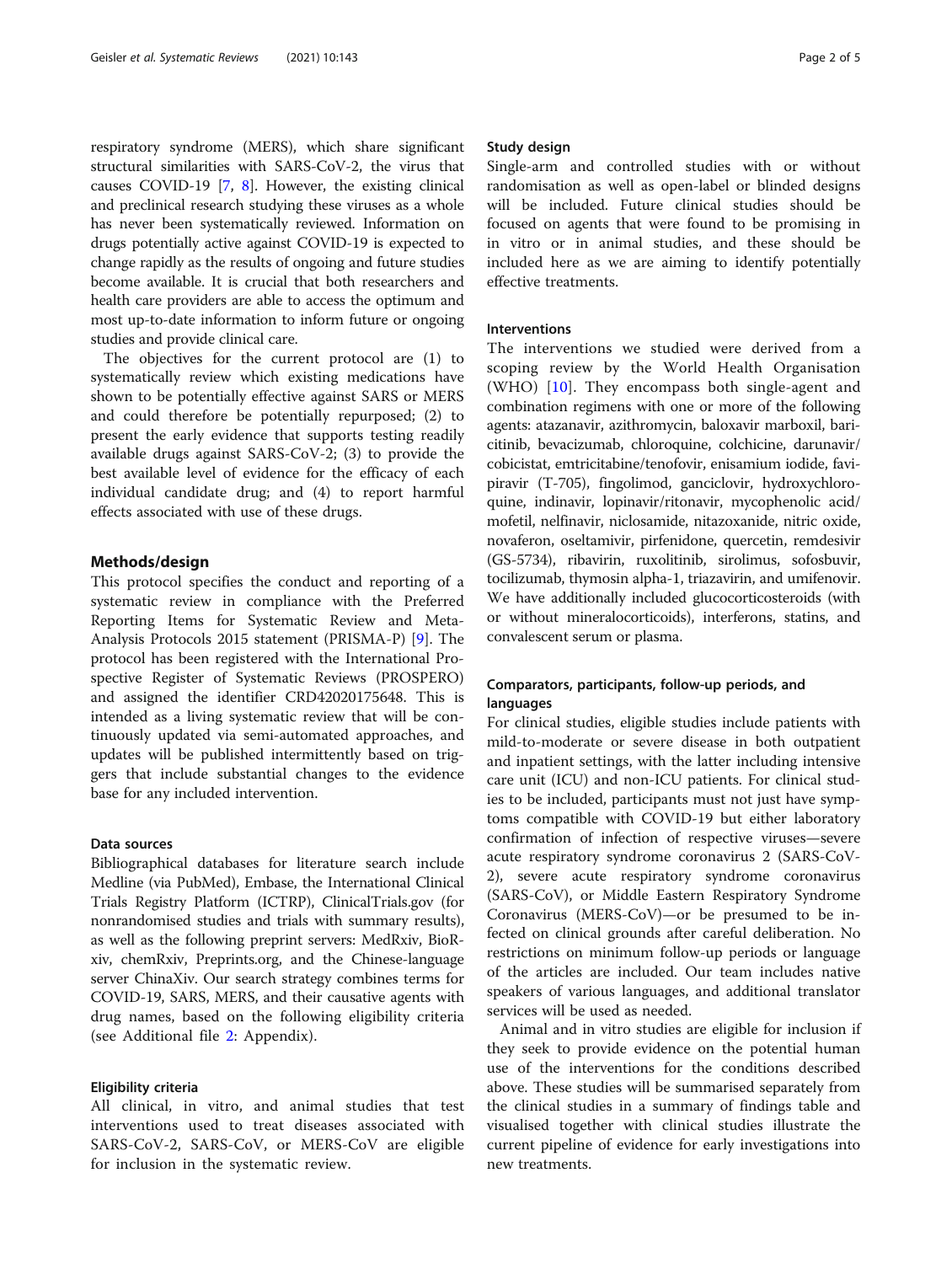# **Outcomes**

Studies are eligible if they include clinical endpoints related to time to clinical improvement, time to viral clearance, mortality, hospital admission or transfer to a higher level of care, including transfer to an ICU or ICU-like setting and total and ICU length of stay, proportion of intubations, length of mechanical ventilation, normalization of selected laboratory data (such as Creactive protein, d-dimer, lactate dehydrogenase, ferritin, and lymphocyte count), and adverse events.

#### Study selection, data management, and data extraction

Two reviewers will use the same eligibility criteria to evaluate the studies. Conflicts will be resolved by discussion. Data management for the study selection process will occur in Covidence (Veritas Health Innovation, Melbourne, Australia). Study data will be extracted by one reviewer and verified by a second reviewer. In addition to the outcome measures, the following characteristics of the verified RCTs will be extracted: (1) reference details (including the first author's last name and the publication year); (2) country of origin; (3) the specific coronavirus studied (SARS-CoV-2, SARS-CoV, or MERS-CoV); (4) type of cell or animal studied (applicable only to in vitro or animal study); (5) blinded versus open-label design (applicable to controlled studies); (6) inclusion and exclusion criteria; (7) baseline patient characteristics, in particular duration since onset of symptoms, outpatient versus non-ICU versus ICU setting, and mild-to-moderate versus severe disease; (8) intervention(s) studied; (9) control(s, if any); (10) total number of participants; (11) primary outcome; (12) secondary outcome(s); (13) results; and (14) conclusions. Corresponding authors will be contacted for clarification where necessary.

#### Quality and risk of bias assessment

The quality of the available evidence will be evaluated using the Grading of Recommendations Assessment, Development and Evaluation (GRADE) framework [[11](#page-4-0)] and applied separately for each intervention with one or more included studies in humans. Risk of bias will be assessed for any randomised trials using the revised Cochrane risk of bias tool [[12\]](#page-4-0), and the Risk of Bias in Nonrandomised Studies of Interventions (ROBINS-I) tool [[11](#page-4-0)]. Animal and in vitro studies will not be assessed for risk of bias, and a narrative review of these studies will be done separately.

#### Data synthesis and analysis

The extracted data will be collated and qualitatively synthesized via an interactive mechanism to select, sort, and filter columns for the results tables on our website ([www.CovidDrugs.org](http://www.coviddrugs.org)). We will devise various pre-populated

tables that can be viewed and downloaded as well. Tables that include a summary of findings will be developed for each treatment (incorporating multiple outcomes per table) and included on the website as well as in the Additional file [2:](#page-3-0) Appendix of the manuscript and its updates.

While the review is initially focused on mapping the status and quality of evidence for each of the treatments that are being tested for use in treating COVID-19, we will undertake safety and efficacy meta-analyses where possible. Where multiple controlled studies are available for a similar patient population, we will calculate a relative risk with a 95% confidence interval via a random-effects meta-analysis in RevMan, STATA, or the R metafor package. Heterogeneity will be assessed as τ 2 . Funnel plots and Egger's test will be reported to assess publication bias.

### Living systematic review

COVID-19 is now endemic and there is a need to identify, review, critically appraise, and synthesize new studies in an ongoing way [\[13\]](#page-4-0). Following the first complete publication of the systematic review, it will be transformed into a living and open systematic review [[14](#page-4-0)–[17](#page-4-0)]. This includes automated search updates, semiautomated combining and de-duplicating all search results, and semi-automated updating of included study lists and summary tables made available on the website and in an extensible markup language (XML) stream. As new articles or registrations are identified by daily database searches, these are assigned to reviewers for screening using an alert system. Once screened, their relevance and inclusion status will be updated on the website and in the XML stream. The search terms will be reviewed intermittently and updated by consensus among the reviewer group during meetings, and at least quarterly.

The proposed living systematic review seeks to monitor the quality of evidence for repurposed drugs used in COVID-19. Our initial focus is on providing a platform for capturing relevant controlled studies as they are registered, completed, and reported, as well as animal and in vitro studies that may support the need for clinical studies. Synthesis is focused on visualising important information including the design, grading, risk of bias and extracted summary results. As results for more trials become available, the systematic review will be extended to include individual safety and efficacy meta-analyses for some of the interventions and outcomes. Where future updates include meta-analyses for individual treatments and outcomes, appropriate tests for heterogeneity and meta-biases will be applied.

In terms of dissemination, the completed review manuscript and intermittent updates (e.g., when the number of included studies changes, when a conclusion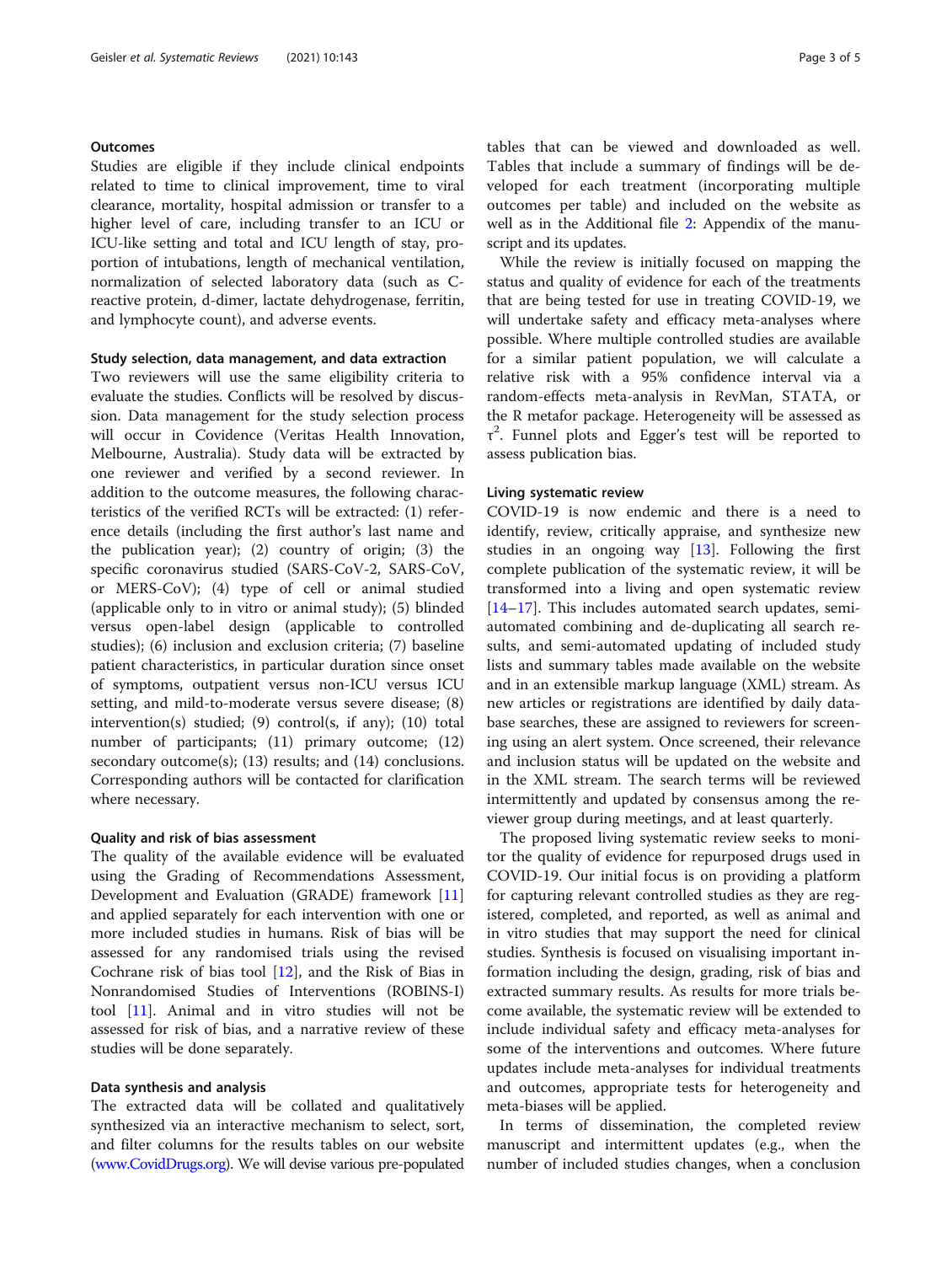<span id="page-3-0"></span>for any intervention changes, or for any other predefined triggers) will be posted to medRxiv. This ensures that each substantial update can be cited but the complete history and most recently available evidence is available in one location with a single digital object identifier (DOI).

We will adapt and use methods from natural language processing and crowd sourcing to support the review process, learning from recently developed tools and processes to add non-human and crowd-based screening and extraction [\[18](#page-4-0)–[20\]](#page-4-0). We will open source our methods and results and intend to crowd source future review efforts, which may alter the number of authors on review updates.

## **Discussion**

This systematic review will summarize the emerging evidence on repurposed drugs for the treatment of COVID-19, extrapolating from early evidence for COVID-19 itself as well as SARS and MERS. The protocol extends beyond synthesizing evidence about potential treatment compounds that were identified in a scoping review by the WHO to incorporate pre-print servers and trial registries and to become an ongoing monitoring of the available evidence for each of the treatments. Initial syntheses are focused on mapping the evidence in terms of how much is available across animal, in vitro, and clinical studies, as well as the quality and risks of bias in any clinical studies. This protocol was written in accordance with the PRISMA-P statement (Additional file 1) and is registered with PROSPERO.

The challenge posed by COVID-19 requires not just a rapid review of drugs that can be repurposed but also a sustained effort to monitor the evidence base as it evolves. By incorporating animal and in vitro studies, the approach should be particularly useful in prioritizing candidates for testing in clinical studies and compare across the broad range of drugs that have been proposed. Finally, future investigators could benefit from preliminary estimates of efficacy for power and sample size calculations where appropriate, and their study designs could inform relevant clinical safety and efficacy endpoints as well as gaps in outcome measures that should be incorporated into future studies.

#### Abbreviations

COVID-19: Coronavirus disease 2019; GRADE: Grading of Recommendations Assessment, Development and Evaluation; MERS: Middle Eastern respiratory syndrome; MERS-CoV: Middle Eastern respiratory syndrome coronavirus; PRIS MA-P: Preferred Reporting Items for Systematic Review and Meta-Analysis Protocols; PROSPERO: International Prospective Register of Systematic Reviews; SARS: Severe acute respiratory syndrome; SARS-CoV: Severe acute respiratory syndrome coronavirus; SARS-CoV-2: Severe acute respiratory syndrome coronavirus 2; XML: Extensible Markup Language; WHO: World Health Organisation

#### Supplementary Information

The online version contains supplementary material available at [https://doi.](https://doi.org/10.1186/s13643-021-01693-7) [org/10.1186/s13643-021-01693-7.](https://doi.org/10.1186/s13643-021-01693-7)

Additional file 1. PRISMA-P 2015 Checklist Additional file 2. Appendix.

#### Acknowledgements

The authors would like to thank Lisa Liang Philpotts, MSLS of Massachusetts General Hospital, Boston, MA, USA, for reviewing an early version of the search strategy.

#### Authors' contributions

BPG conceived the study, developed the criteria, searched the literature, and wrote the protocol. LZ, AEL, NE, ET, LL, ES, HHC, CBK, KCJ, AA, HY, WCL, and FM assisted in protocol design, managing the literature, selecting the studies, and extracting data. BPG, CB, TLM, DT, LH, DLS, and AGD developed the concept for the automation systems and implemented the website. AGD advised on protocol design and revised the manuscript. All authors read and approved the final manuscript. The opinions or assertions contained herein are the private views of the co-authors and are not to be construed as official or as reflecting true views of their employers.

#### Funding

DIFUTURE (BPG, LCH) is funded by the German Federal Ministry of Education and Research under 01ZZ1603[A-D] and 01ZZ1804[A-I]. The funding source does not have any role in the decision to publish. Open Access funding enabled and organized by Projekt DEAL.

#### Availability of data and materials

All data and materials are available at [www.CovidDrugs.org.](http://www.coviddrugs.org)

#### **Declarations**

Ethics approval and consent to participate Not applicable

#### Consent for publication

Not applicable

#### Competing interests

The authors declare that they have no competing interests.

#### Author details

<sup>1</sup> Ludwig Maximilian University, Marchionistr. 15, 81377 Munich, Germany. 2 Massachusetts General Hospital/Harvard Medical School, Boston, MA, USA. <sup>3</sup>McGill University, Montreal, Canada. <sup>4</sup>McDonald Army Health Center, Fort Eustis, VA, USA. <sup>5</sup>Wirral University Teaching Hospital NHS Foundation Trust, Wirral, UK. <sup>6</sup>Royal North Shore Hospital, Sydney, NSW, Australia. <sup>7</sup>University of New South Wales, Sydney, NSW, Australia. <sup>8</sup>University Hospital for Infectious Disease Zagreb "Dr. Fran Mihaljevic", Zagreb, Croatia. <sup>9</sup>National Cancer Institute, Bethesda, MD, USA. 10Chang Gung Memorial Hospital/Chang Gung University, Taoyuan, Taiwan. 11National Taipei University of Technology, Taipei, Taiwan. 12Geisinger Medical Center, Danville, PA, USA. 13Proof Biotechnologies, Inc., Columbia, SC, USA. 14Portmore Hospital Complex, Portmore, Jamaica. <sup>15</sup>Brigham and Women's Hospital, Boston, MA, USA.<br><sup>16</sup>University of California San Francisco Medical Center, San Francisco, CA, USA. <sup>17</sup>Massachusetts Institute for Technology, Cambridge, MA, USA. <sup>18</sup>Institute of High Performance Computing, Singapore, Singapore. <sup>19</sup>California Polytechnic State University, San Luis Obispo, CA, USA. 20University of Sydney, Sydney, NSW, Australia.

#### Received: 28 May 2020 Accepted: 27 April 2021 Published online: 07 May 2021

#### References

1. Barro RJ, Ursúa JF, Weng J. The coronavirus and the great influenza pandemic: lessons from the "Spanish flu" for the coronavirus's potential effects on mortality and economic activity. Cambridge: National Bureau of Economic Research; 2020.